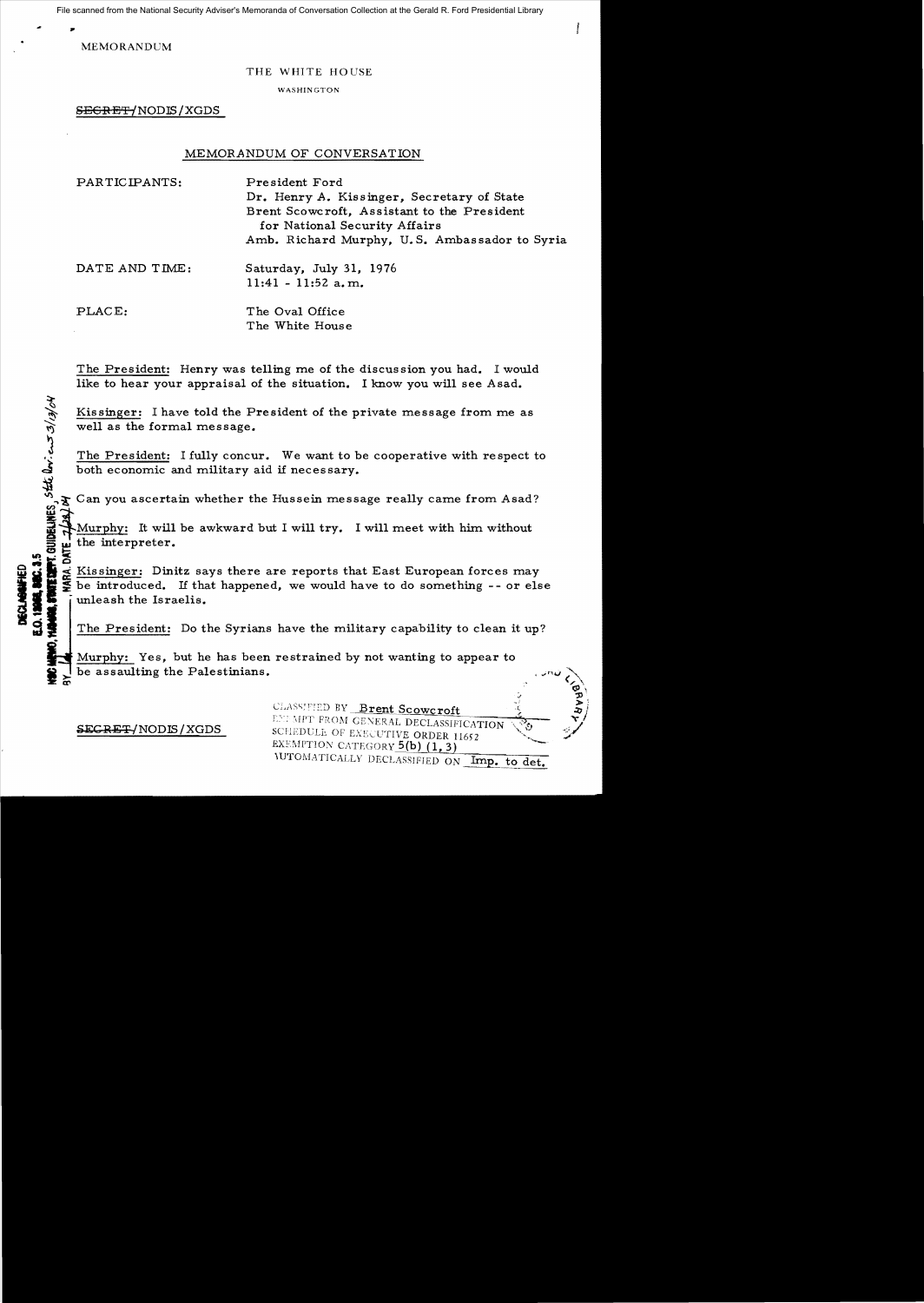## SEGRET/NODIS/XGDS

The President: How about the Iraqi threat?

Murphy: Most of the Syrians don't think the Iraqis will really attack.

Asad's blockade is not working. It is like a sieve.

The President: What is his attitude toward the Israelis?

Murphy: He knows they are giving arms to the Christians and he isn't complaining. Even tanks.

Kissinger: If there is a Congressional investigation, we are in trouble. We will just have to say it was self-defense. If the damn Syrians would finish the job in Lebanon, we would be in good shape. Asad has proven he is a careful, thoughtful man. If we can't settle with him, I don't know who we can.

The President: When you see Asad, give him the word in those three areas. Will we get the word back?

Murphy: Yes.



SECRE<del>T</del>/NOD<sub>IS</sub>/XGDS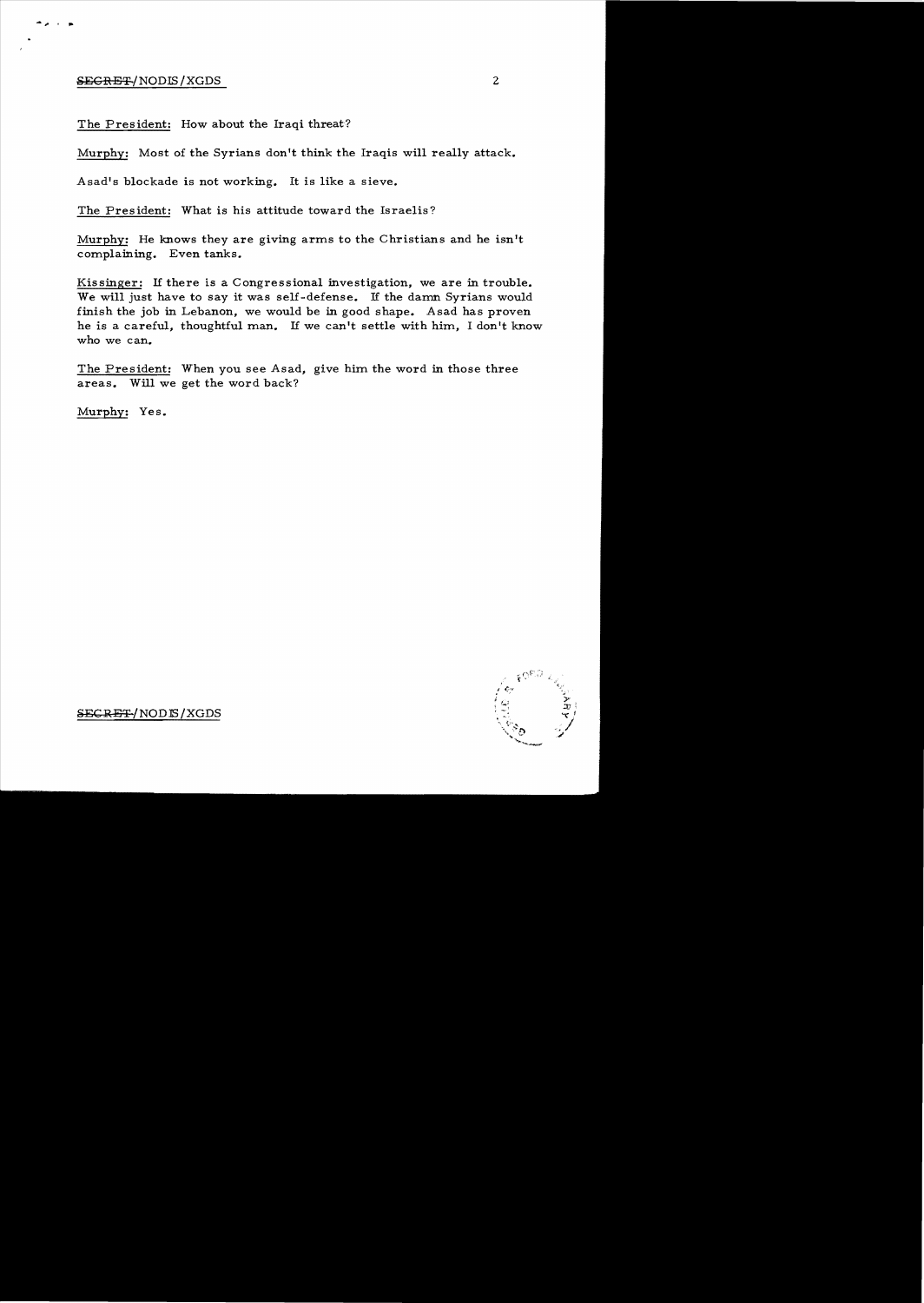$P / \frac{2}{\sqrt{3}}$ /Aurphy P Hang mes tillig une figure discursion. K Denuttle Peperson voy for en og vel et a forme mo P & fully comen. We want to be any forth, each l mil de mosson.<br>Comme assestant absence my comptent Un It andersend last sel try us a withyuthe K the Denty any their are up at that E. Em Jours they to introduced. I that Appened we exalterne to be pour thing - a unitarket. MDDCfum home - mil eg. to clean at Un yes, but he has live untimed my not wonting to applie to be assaulting a Park. P. Haveralant - Jeang Thurst M Unsty - Syrums dont trie - Jeapie willworth atta de. Ascelo beacharle to not working. It is like a selve. P what is his attitude Frank - I. M He hung trey as juing and to a Christian he isn't complaining. Eventuales K Jectra is a cury, univent and in Gourn Will just have to self defense He domme Sycriso would print a job in habove we noulle in post these and has proved had in a compret, thefol more functions gettiliers/ bin, delait know who ine com. P ceton par ses Gal, qui time crosel in

NSC MEMO, 11/24/98, STATE DEPT. GUIDELINES, State levieur 3/13/04<br>BY MARIO DATE 7/28/04